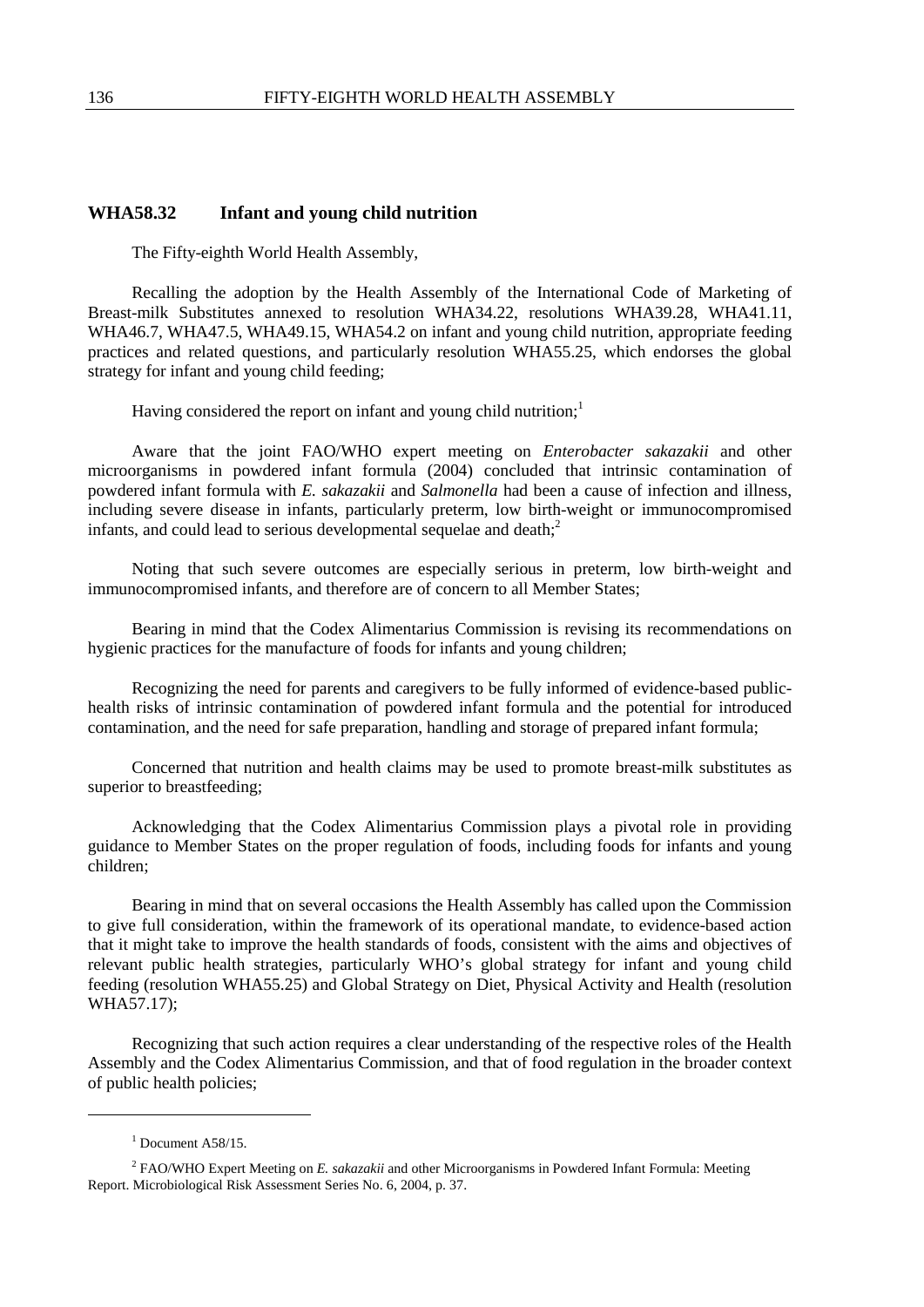Taking into account resolution WHA56.23 on the joint FAO/WHO evaluation of the work of the Codex Alimentarius Commission, which endorsed WHO's increased direct involvement in the Commission and requested the Director-General to strengthen WHO's role in complementing the work of the Commission with other relevant WHO activities in the areas of food safety and nutrition, with special attention to issues mandated in Health Assembly resolutions,

## 1. URGES Member States:

 $\ddot{\phantom{a}}$ 

(1) to continue to protect, promote and support exclusive breastfeeding for six months as a global public-health recommendation, taking into account the findings of the WHO Expert Consultation on optimal duration of exclusive breastfeeding,<sup>1</sup> and to provide for continued breastfeeding up to two years of age or beyond, by implementing fully the WHO global strategy on infant and young child feeding that encourages the formulation of a comprehensive national policy, including where appropriate a legal framework to promote maternity leave and a supportive environment for six months' exclusive breastfeeding, a detailed plan of action to implement, monitor and evaluate the policy, and allocation of adequate resources for this process;

(2) to ensure that nutrition and health claims are not permitted for breast-milk substitutes, except where specifically provided for in national legislation:<sup>2</sup>

(3) to ensure that clinicians and other health-care personnel, community health workers and families, parents and other caregivers, particularly of infants at high risk, are provided with enough information and training by health**-**care providers**,** in a timely manner on the preparation, use and handling of powdered infant formula in order to minimize health hazards; are informed that powdered infant formula may contain pathogenic microorganisms and must be prepared and used appropriately; and, where applicable, that this information is conveyed through an explicit warning on packaging;

(4) to ensure that financial support and other incentives for programmes and health professionals working in infant and young child health do not create conflicts of interest;

(5) to ensure that research on infant and young child feeding, which may form the basis for public policies, always contains a declaration relating to conflicts of interest and is subject to independent peer review;

(6) to work closely with relevant entities, including manufacturers, to continue to reduce the concentration and prevalence of pathogens, including *Enterobacter sakazakii*, in powdered infant formula;

(7) to continue to ensure that manufacturers adhere to Codex Alimentarius or national food standards and regulations;

(8) to ensure policy coherence at national level by stimulating collaboration between health authorities, food regulators and food standard-setting bodies;

<sup>&</sup>lt;sup>1</sup> As formulated in the conclusions and recommendations of the Expert Consultation (Geneva, 28-30 March 2001) that completed the systematic review of the optimal duration of exclusive breastfeeding (see document A54/INF.DOC./4).

 $2<sup>2</sup>$  The reference to national legislation also applies to regional economic integration organizations.